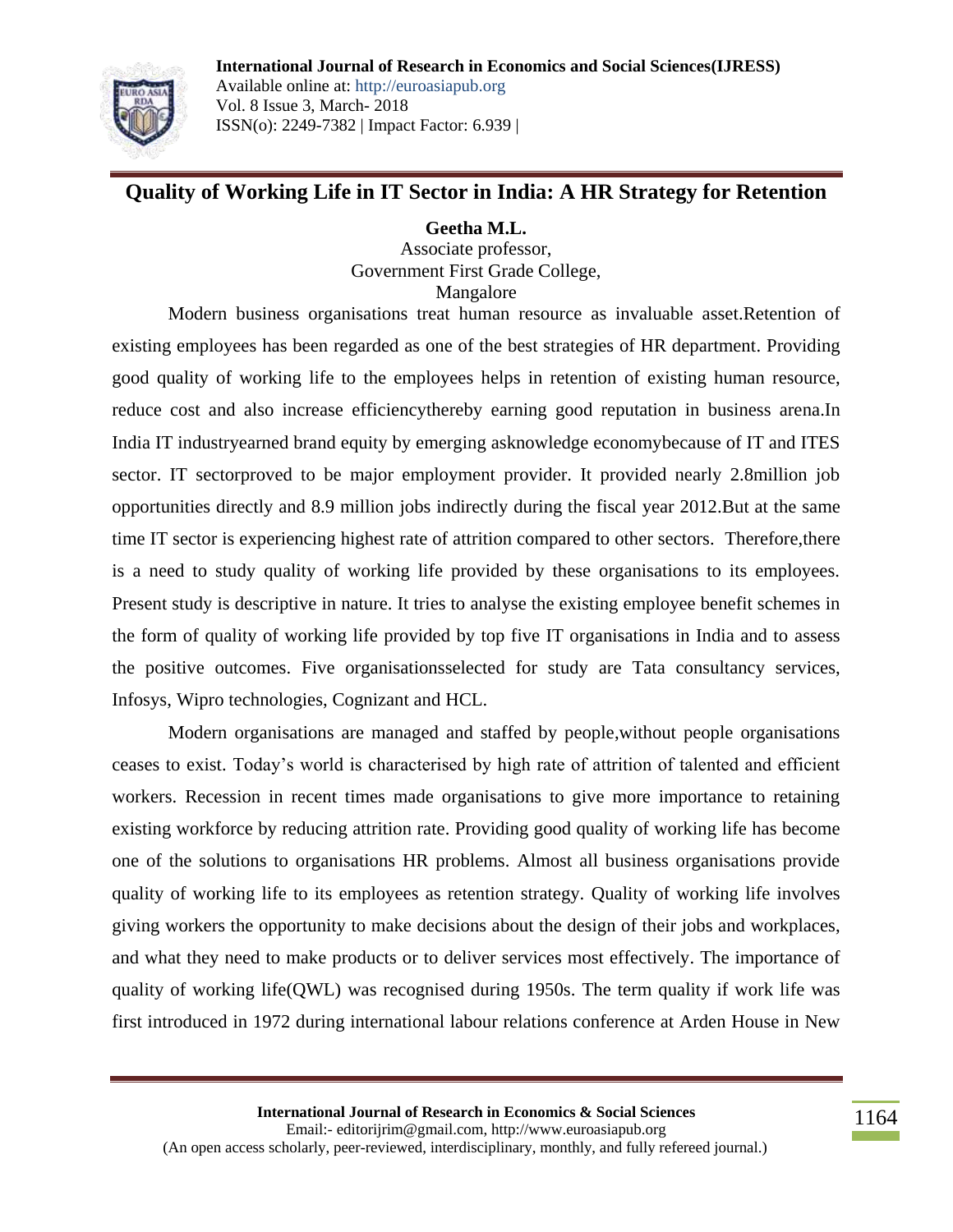

York. Since then, QWL has gained substantial importance for organisations interested in employee welfare.

QWL is a multi-dimensional construct covering physical and psychological wellbeing of employees.Quality of working life can be understood in two perspectives, in one-way quality of working life is understood as set of objective organisational conditions and practices like safe working conditions, workers involvement, democratic management etc. Second view gives importance to employees' perceptions that they are relatively well satisfied, they have work-life balance and human values are upheld in their organisation. A good definition of quality of working life amalgamates both views. Richard Walton (1979) defined quality of work life as "Quality of work is the work culture that serves as a cornerstone". According to Nadler and Lawler (1983) QWL refers to individual's perception of and attitudes towards his or her work and total work environment".

#### **Literature Review**

A number of researches have been made on different dimensions of quality of working life by researchers. These studies serve as beacon for new studies.

Naval Karrir (1994) in his study on factors related to quality of work life of 491 managers working in182public, 143 private and 166 cooperative sectors of India. He found that managers in public sector showed higher quality of work life than other managers working in other sectors, managers from small and large size public sector shows better quality of work life in relation to private and cooperative sectors, he also found that educational qualification, size of the organisation, job satisfaction and job involvement are major predictors of quality of work life.

Amir Zeeshan (2010) made a study of the interactive effect of communication and stress on perception of quality of work life. The study revealed that employee communication is directly linked with success of an organisation. He also concluded that interactive effect of communication and stress plays an important role on the employee"s perception of quality of work life and any quality of working life programmes giving importance to effective communication will lead to efficient, satisfied and committed workforce.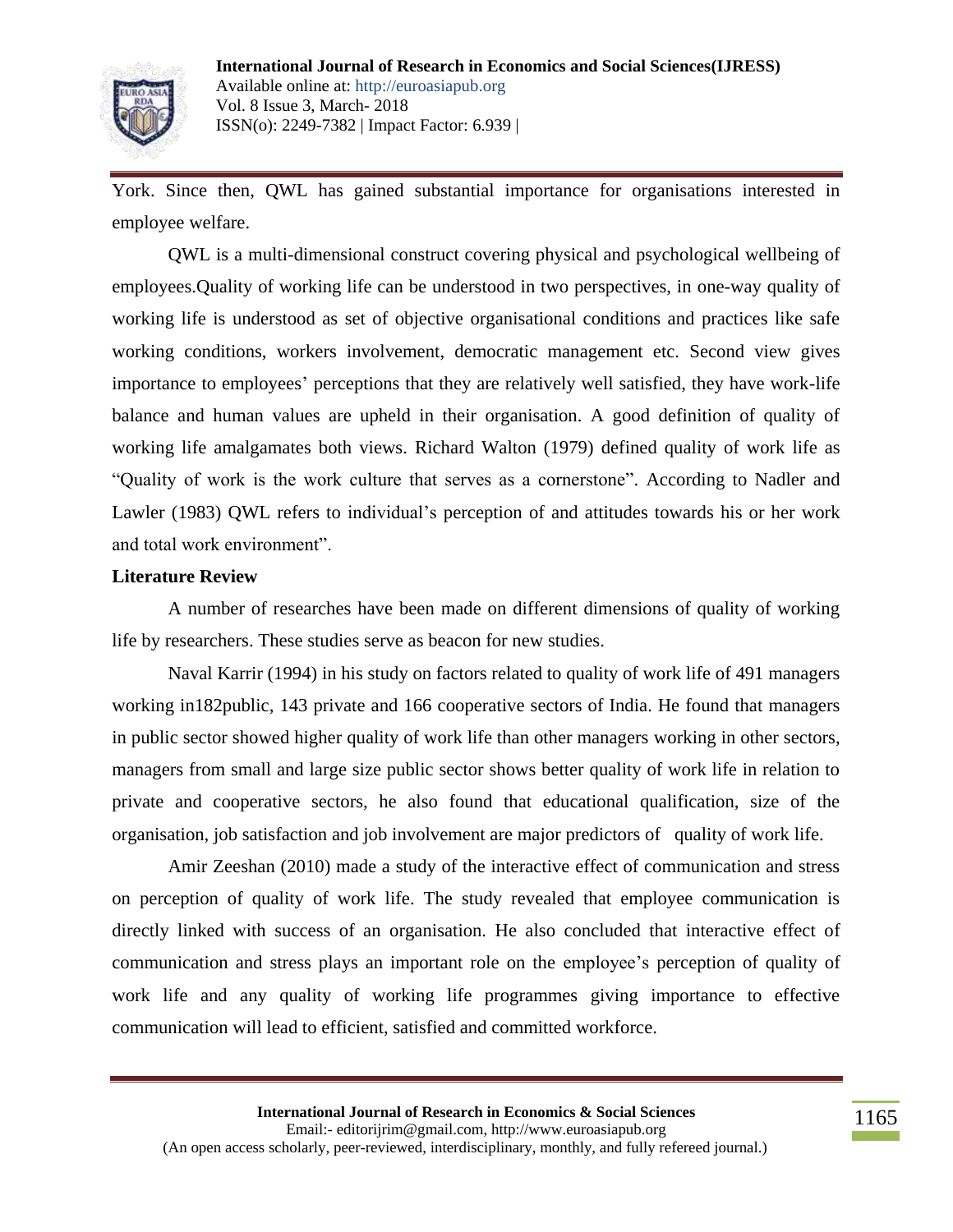

DR. J Vignesh Shankar (2010) studied the relationship between quality of working life and career satisfaction of employees in information technology, education institution and manufacturing units of Chennai. He concluded that career balance has a significant impact on quality of working life.

Hemanth Sharma, S K Sharma (2010) made an exploratory study of Haryana vidyuthprasarananigam limited and Haryana power generation corporation limited with an intention of developing an inventory of quality of work life. Their finding showed that employee's satisfaction is the most important component of quality of working life, other factors that influence quality of work life ware organisational perspectives, motivating dimensions, environmental dimensions, consciousness and dedication of employees.

RathiNeerpal (2010) studied the relationship of quality of work life with employees' psychological well being. The major findings of this study was of three need dimensions namely health, safety, economic and family needs, actualisation and knowledge needs and social and esteem needs if satisfied will result in psychological well being.

Natarajan P. (2011) in their case study on quality of work life of teaching and non teaching employees in Pondicherry University. They made analysis of association between demographic factors and quality of work life of teaching and non teaching staff and found that there is no relationship between demographic factors and quality of work life. They concluded that present job, working conditions and work culture are highly influencing quality of working life in the university as perceived by the teaching and non teaching staff. They found that both category of respondents" perceived that present pay, promotional policy and supervisory system are moderately influencing the quality of working life.

Ganapathi R, Bhaskar Padma (2011) made a study on quality of working life among employees of public sectors in Coimbatore City The finding of the study reveals that the existing mind set of management in India needs to be positively changed to modern outlook. Employee measures need to be improved as employees are not satisfied with the present employee benefit schemes.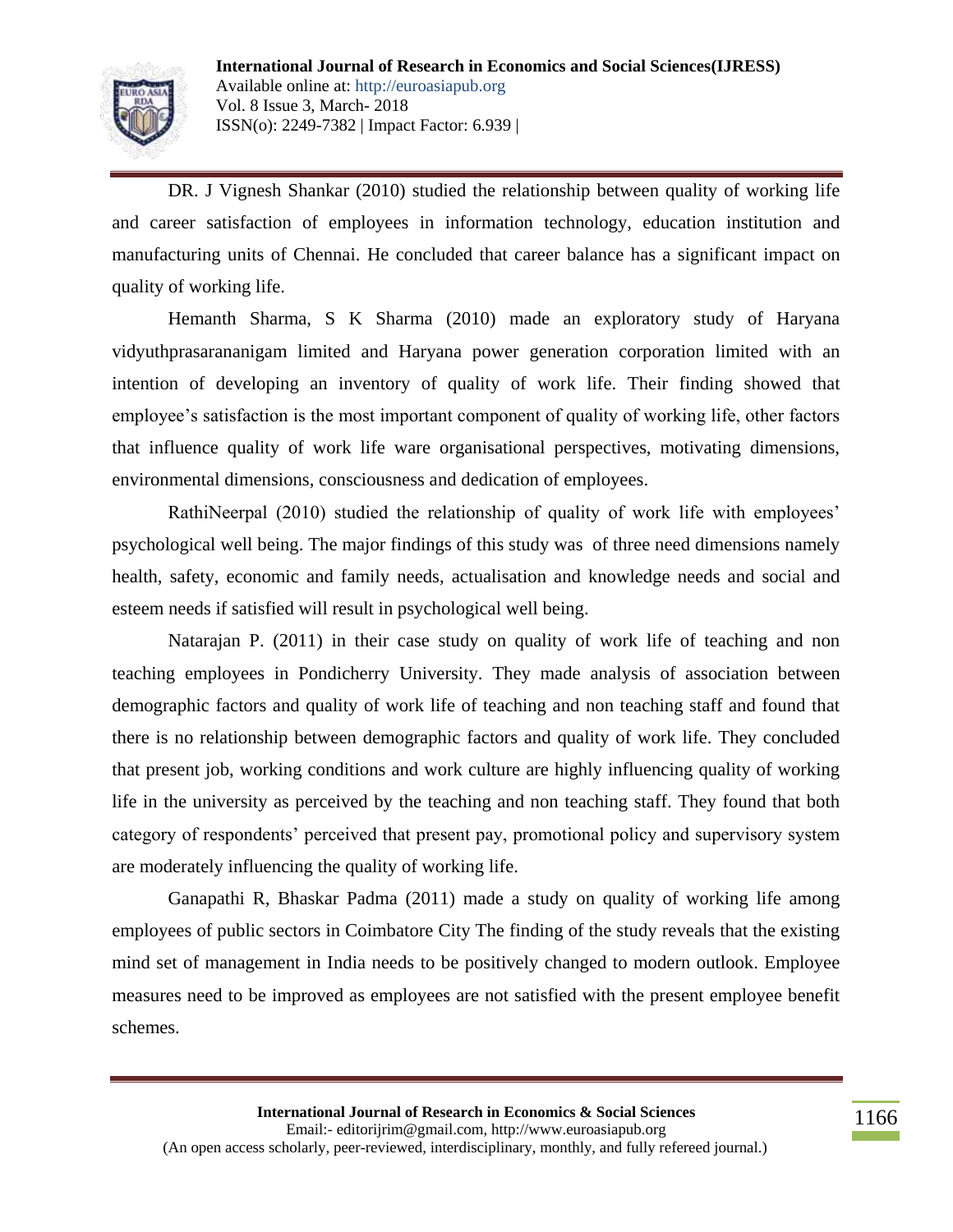

Rames P (2011) undertook a research on quality of work life of faculty in B-Schools. His finding shows that there is no significant difference between male and female in respect of opinion about quality of working life, institutional affiliation, and corporate experience. And there is significant difference between age capabilities, skills and quality of working life.

Krishnan jayashree (2012) made a study of quality of work life in AIDS service organisations in India with an intention of analysing employee"s perceptions of quality of work life. The study found that employee relationship, work climate, understanding work, work load, work demand, and work autonomy are important factors which contributed to quality of work life.

Thakkar G Mehul (2012) did an assessment of quality of nursing work life of nurses in South Gujarat region to find an solution to problem of ensuring better quality of work life of nurses in the hospitals. The study revealed that the present status of quality of nursing work life of nursing staff is good, as work life-home life dimension, work context dimension and work design dimension was found to be above good level. Whereas availability of work world dimension was near to average level. He suggested that concern regarding the work world dimension represented through the image of nursing profession, economic issues and job security concerns should be properly dealt with.

Varatharaj V, Vasantha S, Varadharajan R (2012) made a comparative study of quality of work life, positive work attitude, job satisfaction and organisational effectiveness of employees working in service sector. The research results show that quality of working life make a valuable contribution to the improvement of job satisfaction and responsible for change in work related attitudes like working condition, co-worker, management, job etc. They also found that Factors like pay, attitude towards work, supervision, relation with co-workers and opportunity for promotion has positive correlation with job satisfaction.

### **Need for The Study**

In India IT sector proved to be major employment provider. It provided nearly 2.8million job opportunities directly and 8.9 million employments indirectly during the fiscal year 2012.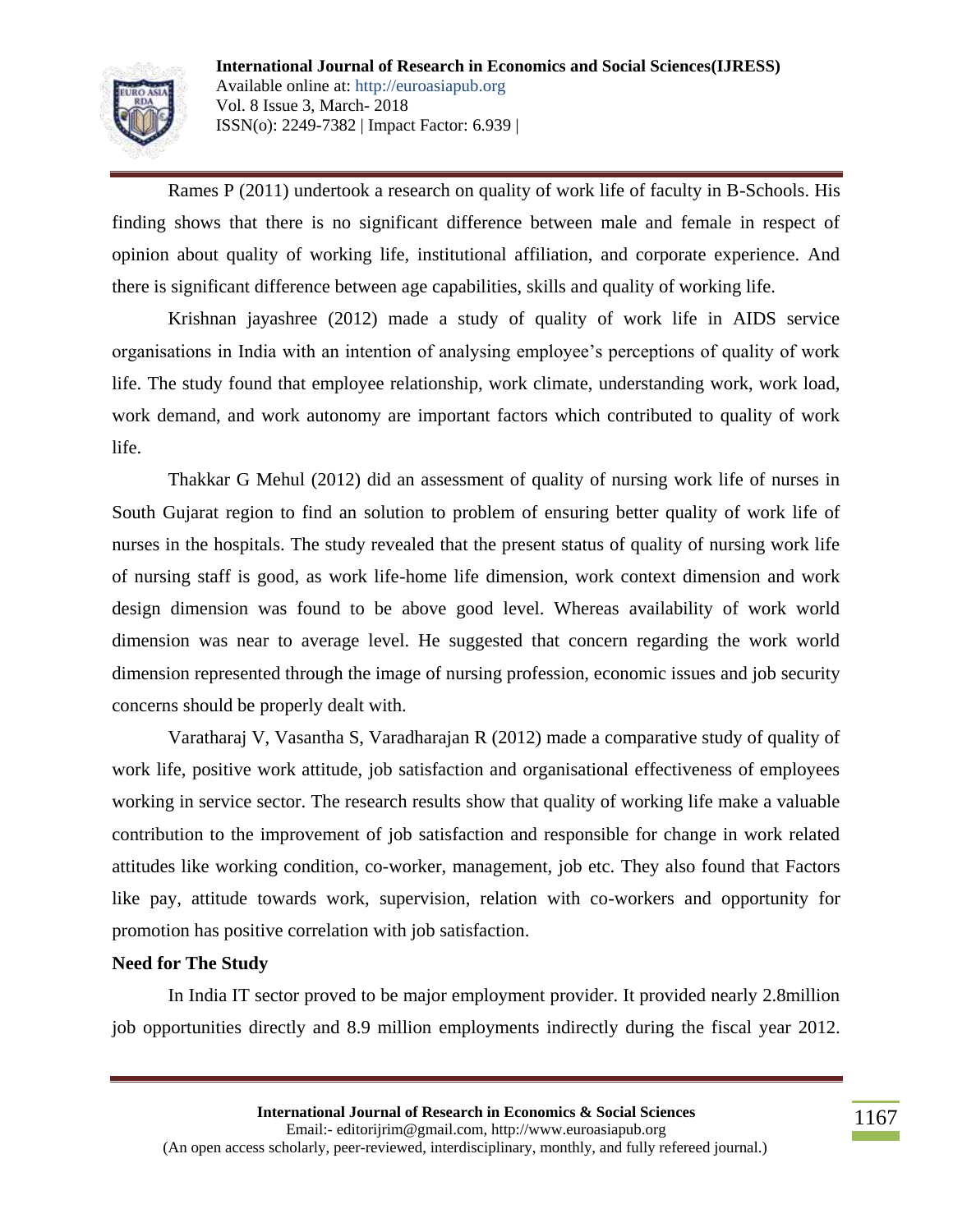

Therefore, there is a need to study quality of working life provided by these organisations to its employees

## **Objective of The Study**

The objectives of the study are as follows

- To understand the extent of quality of working life provided by top IT service providers in India.
- To study the relationship between quality of working life and rate of attrition in IT service providers.
- Provide suggestions to improve quality of working life.

## **Research Methodology**

The present study is descriptive in nature. It tries to analyse the present quality of working life in the form ofwelfare facilities provided by 5 major IT service providers in IndiaViz. Tata consultancy services, Wipro, Infosys, and Cognizant services.The study has been carried out with the help of secondary data collected from various journals, magazines and internet source.Total revenues, number of employees and head Quarters of above organisations is presented in the form of table below.

| <b>FIRM</b>      | <b>REVENUES</b>  | <b>EMPLOYEES</b> | <b>YEAR</b> | <b>HEADQUARTERS</b> |
|------------------|------------------|------------------|-------------|---------------------|
| <b>TCS</b>       | $$10.17$ billion | 2,65,583         | 2012        | Mumbai              |
| <b>COGNIZANT</b> | \$7.05 billion   | 1,85,045         | 2012        | Teaneck, New jersey |
| <b>INFOSYS</b>   | \$6.69 billion   | 1,53,761         | 2012        | Bangalore           |
| <b>WIPRO</b>     | \$5.73 billion   | 1,40,569         | 2012        | Bangalore           |
| <b>HCL</b>       | \$4.30 billion   | 85,335           | 2012        | Noida               |

## **Quality of Working Life in TCS**

TCS is an Indian multinational company providing Information technology services, business solutions and consulting services. Its headquarters is situated in Mumbai. TCS operates in 44 countries and has more than 199 branches across the world. TCS has total of 276198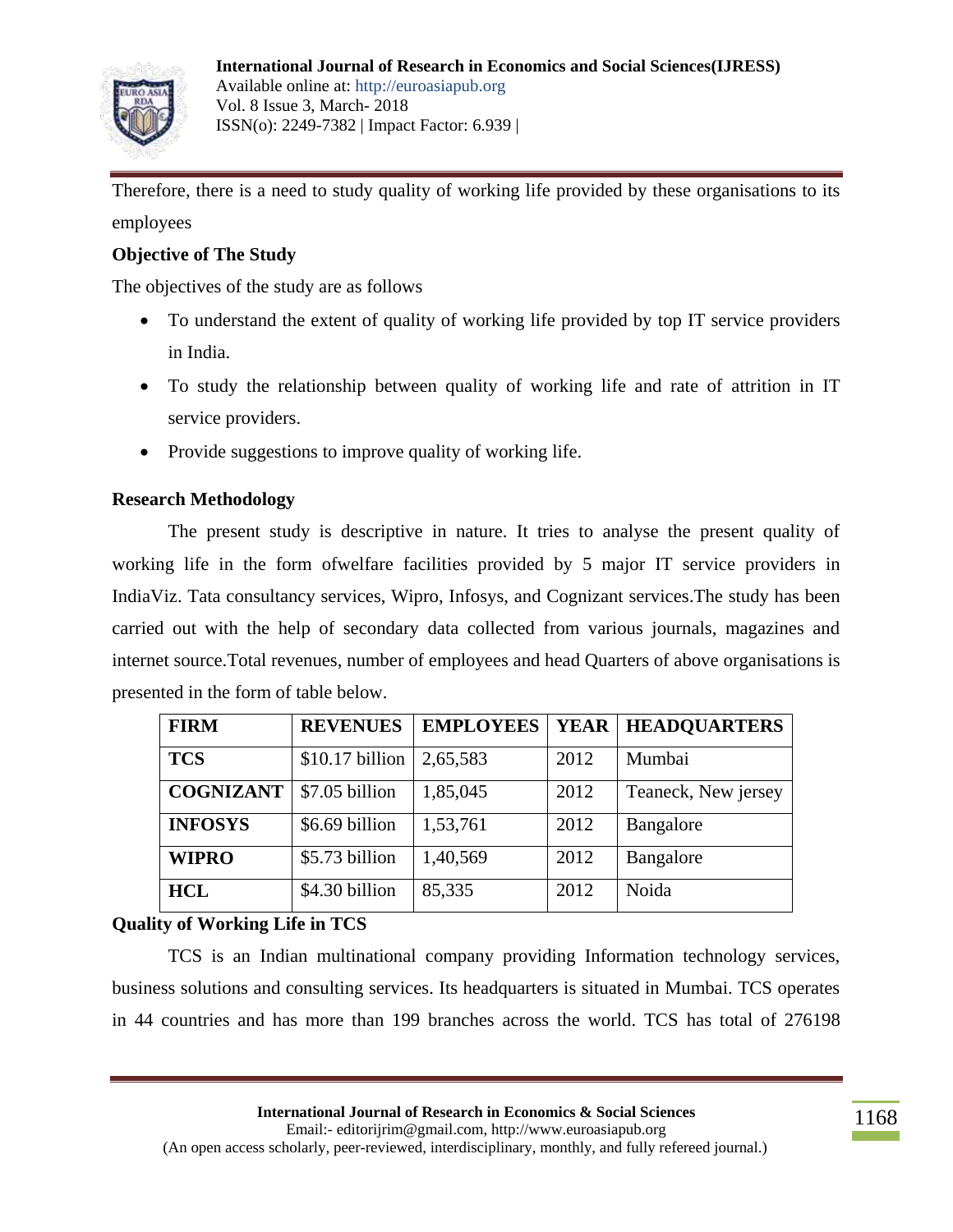

employees as on March2013. TCS is one of the largest private sector employers in India. Various facilities like TCS.

## **Quality of Working Life in Cognizant**

Cognizant in order to retain its efficient and long standing workforce has declared various employee benefit schemes important among them are out-of turn promotions to employees who exceeded expectations.As Cognizant earned \$41 million more revenue than last year. To recognise this success a special bonus has been paid to all employees to senior associate level who worked for more than one year in the company. The company is also thinking of expansion of its stock equity programme with grants to managers and associate directors with excellent track records exceeding all expectations rating in their appraisal cycle.

### **Quality of Working Life in Infosys**

Infosys is an Indian MNC providing information technology, business consulting, software engineering and BPO services. Headquarters of Infosys is situated in Bangalore. Infosys is ranked as third largest Indian multinational company in revenue earning.Infosys employed 1,56,688 employees as on 31 March 2013. Out of its total employees 79% are software professionals, 15% are working in BPOs and 5% work for support and sales. The attrition rate for year ending 31 March 2013 was 16.3%.

### **Quality of Working Life in Wipro**

Wipro provides a wide variety of employee benefit schemes in the form of Monitory benefits, heath benefits and work-life balance programmes to enhance the quality of working life of its dedicated employees. Following are some of the employee friendly initiatives taken by Wipro.

Quarterly performance linked compensation is payable to staff on a quarterly basis. Employees are eligible for interest free loans under specific case. Medical assistance program and medical benefit scheme covers the family of employees with reimbursement facility. Life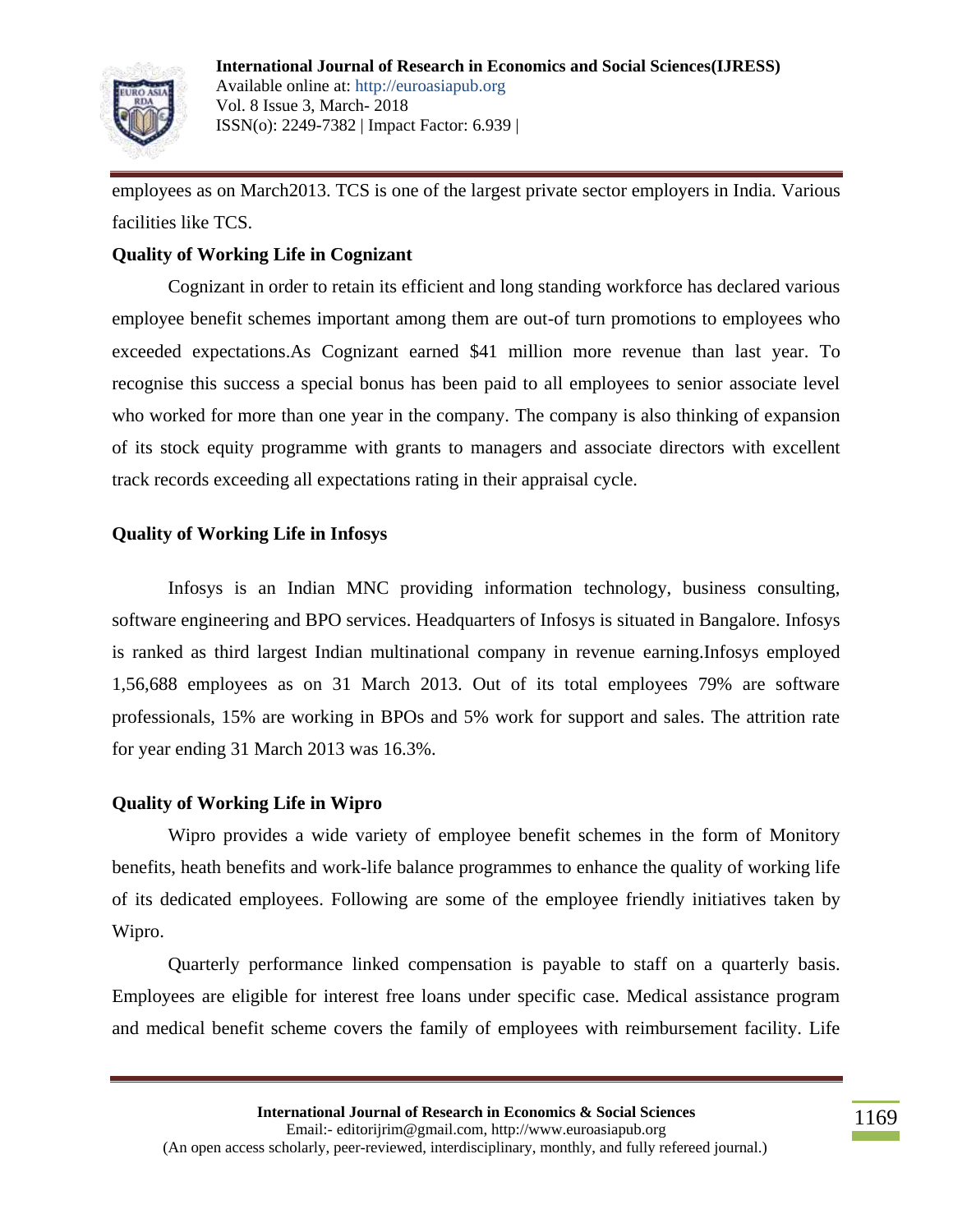

and accident cover is also provided under Group personal accident insurance program, Group life insurance program and employee deposit linked insurance program.

As a Work-life balance initiative Wipro is providing paid holidays, maternity benefit and sabbaticals. Employees are encouraged to be part of corporate social responsibility campaigns called as 'Wipro cares'. An employee counselling initiative called 'Mitr' is also prevalent for helping employees with crisis. Children of employees are also provided with learning and fun activities through a program called as 'Kids@Wipro'.A health and fitness initiative called as 'Fit for Life" helps giving insights in to best exercise for body and soul.

Wipro provides one of the best programmes to protect the ecology through an initiative called as "Eco Eye". This program helps to protect the ecology and encourage its employees to be a part of company"s green initiative.

## **Quality of Working Life in HCL**

HCL is an Indian Multinational company that operates in 31 countries. Its headquarters is situated in Noida, India. The company comprises two publicly listed companies, HCL Technologies and HCL Info systems. HCL believes in basic principle of "Employees First" this philosophy focused on providing its workforce whatever they need to succeed like space to grow, time to think or tools to use ultimately resulting in all round employee development.Employee First is fivefold path to individual enlightenment it ensures providing employees necessary support, knowledge, recognition, empowerment and transformation. HCL"s principle "Employees First" is gaining recognition worldwide and it is studied as case study in Harvard business school. Forbes and Business week referred HCL as world"s most modern business.

### **References**

• Thakkar G Mehul (2012), "Assessment of quality of nursing work life", AIMS International journal of Management, Vol. 6, No. 3, September 2012, pp. 231-245.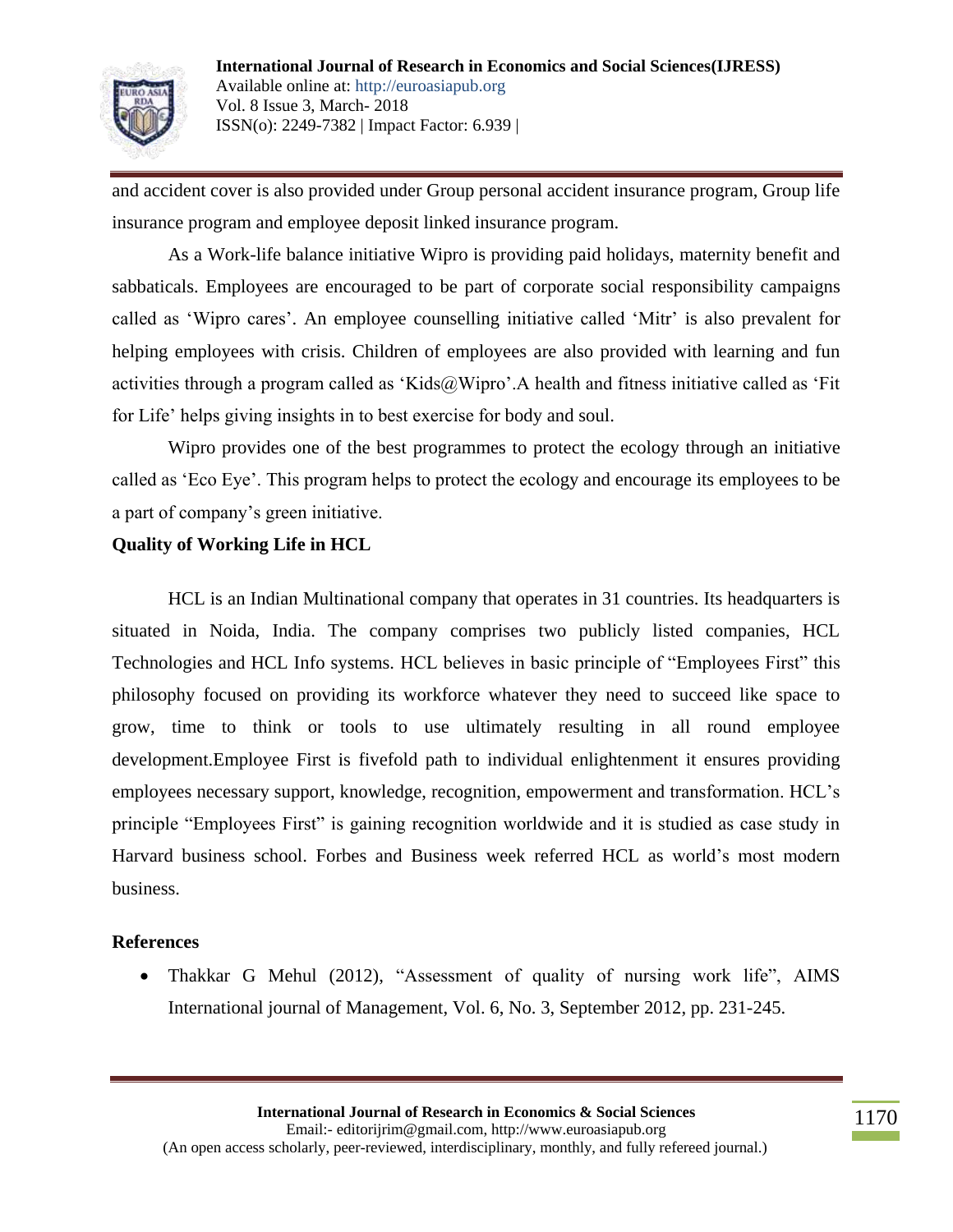

- RamesP (2011), "Quality of work life in Academia", South Asian Journal of Socio-Political Studies, Vol 12, no. 1, July-Dec2011, pp. 77-78.
- KrishanJayasree (2012), "Quality of work life in AIDS service organisations", IJER, Vol. 9, No. 2, July-December 2012, pp. 455-461.
- Varatharaj v, vasantha S, Varadharajan R (2012), "Quality of work life is a source of positive work attitude, job satisfaction and organisational effectiveness: An empirical study", PMR Jan-June 2012, pp.2-8.
- Ganapathi R, Padma Bhaskar(2011), " Quality of worke life among the employees of public sector Banks in Coimbatore City", GITAM Journal of management, Vol. 9, No. 4, Oct-Dec 2011,pp. 83-93.
- Annamalai c, Natarajan P., (2011), "A Study of quality of work life in Pondicherry university Puducherry." Advanced Management, Vol. 4(5), May 2011, pp. 46-51.
- Bijay Kumar Sundray, Dr.Chandan Kumar (2011), "Quality of work life initiatives: Implications of industrial relations system", GROWTH, Oct-Dec 2011, pp.14-22.
- Shankar Vignesh J (2010) "linkage between quality of work life and career satisfaction", Journal of management and enterprneurship, April-june 2010, pp. 44-57.
- RathiNeerpal (2010), "Relationship of quality of work life with employees" psychological well being", October09-march10, pp 53-60.
- Amir Zeeshan(2010), "The interactive effect of communication and stress on perception of quality of work life", Itegral Review, Vol. 3, No. 2, December 2010.
- Chavan V M, Shankargouda C Patil (2010), "Quality of work life in small scale industries of Dharwar District", HRM Review, march 2010, pp. 41-48.
- Hemant Sharma, S K Sharma (2010), "Developing an inventory of quality of work life: An exploratory study on Haryana VidyutPrasaran Nigam Limited and Haryana Power Generation Corporation Limited", KAIM journal of management and research, Vol 3, No. 1, May-Oct 2010, pp42-51.